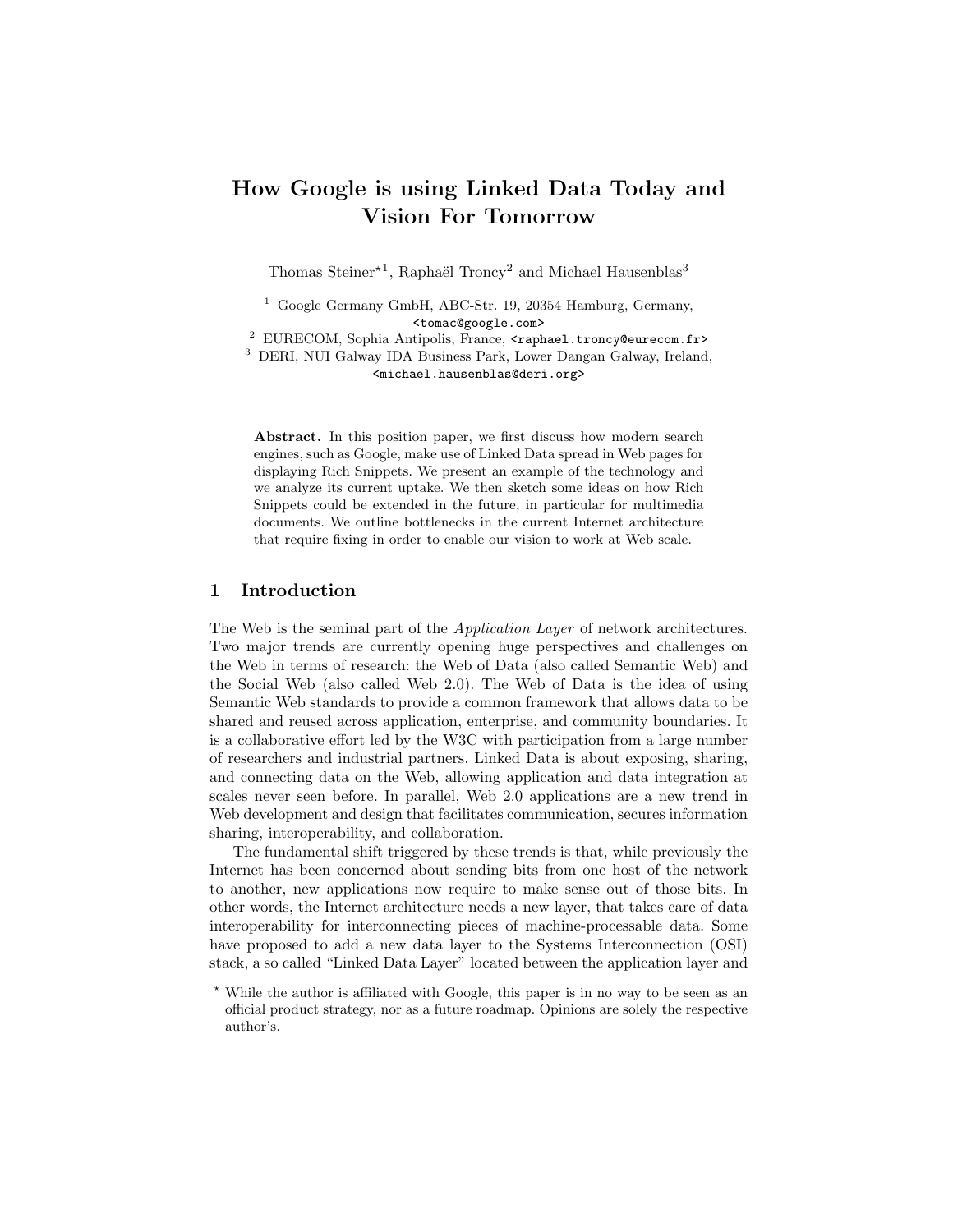the presentation layer and that aims to make sense of the data in such a way that it establishes interoperability between different applications [2].

In this paper, we first describe the Google Rich Snippet technology as a way of adding more semantics to Web applications, the variety of formats supported, and some rough analysis of its usage (section 2). We then present some ideas of future extension of this technology, in particular for multimedia content (section 3). Finally, we take the initial steps towards a complete overhaul of parts of the current Internet architecture by introducing the thought-experiment of Triple-centric Networking, inspired by Jacobson's Content-Centric Networking (section 4).

# 2 Google Rich Snippet Formats and Support

What are the costs and benefits of publishing data and semantic markup on the Web<sup>4</sup>? One needs to carefully examine these issues from different perspectives: consumer and publisher. We are starting to see a number of domains, such as the Public Sector Information/eGov area, Life Sciences, eCommerce, and others to not only be aware of the benefits of publishing Linked Data, but start to exploit it on a large scale. In this section, we present XHTML code samples with embedded RDFa mark-up and we show how Google uses this information in its Rich Snippets technology.

#### 2.1 Which Formats are Supported in Rich Snippets?

Google introduced Rich Snippets on May 12, 2009 as a means of displaying structured data in search result pages with the objective of highlighting the searchedfor properties to the user in a visually outstanding way [4]. The Rich Snippet feature was built from the beginning on open standards or community-agreed-on approaches such as RDFa  $[1]$ , Microformats<sup>5</sup>, and more recently Microdata $[6]$ . While there is no guarantee that Rich Snippets will be displayed by Google if a Web page contains semantic mark-up, there is an expression-of-interest form available<sup>6</sup> where webmasters can indicate their consent and interest for Rich Snippets to be shown for their pages.

Multiple semantic mark-up formats are supported by Google (RDFa, Microformats, Microdata), the search company taking a very practicable approach: A lot of previous work on structured data has focused on debates around encoding. Even within Google, we have advocates for microformat encoding, advocates for various RDF encodings, and advocates for our own encodings. But after working on this Rich Snippets project for a while, we realized that structured data on the web can and should accommodate multiple encodings: we hope to emphasize this by accepting both microformat encoding and RDFa encoding. Each encoding

<sup>4</sup> http://lab.linkeddata.deri.ie/2010/star-scheme-by-example/

<sup>5</sup> http://microformats.org/wiki/Main\_Page#Specifications

 $^6$  http://www.google.com/support/webmasters/bin/request.py?contact\_type=rich\_snippets\_ -feedback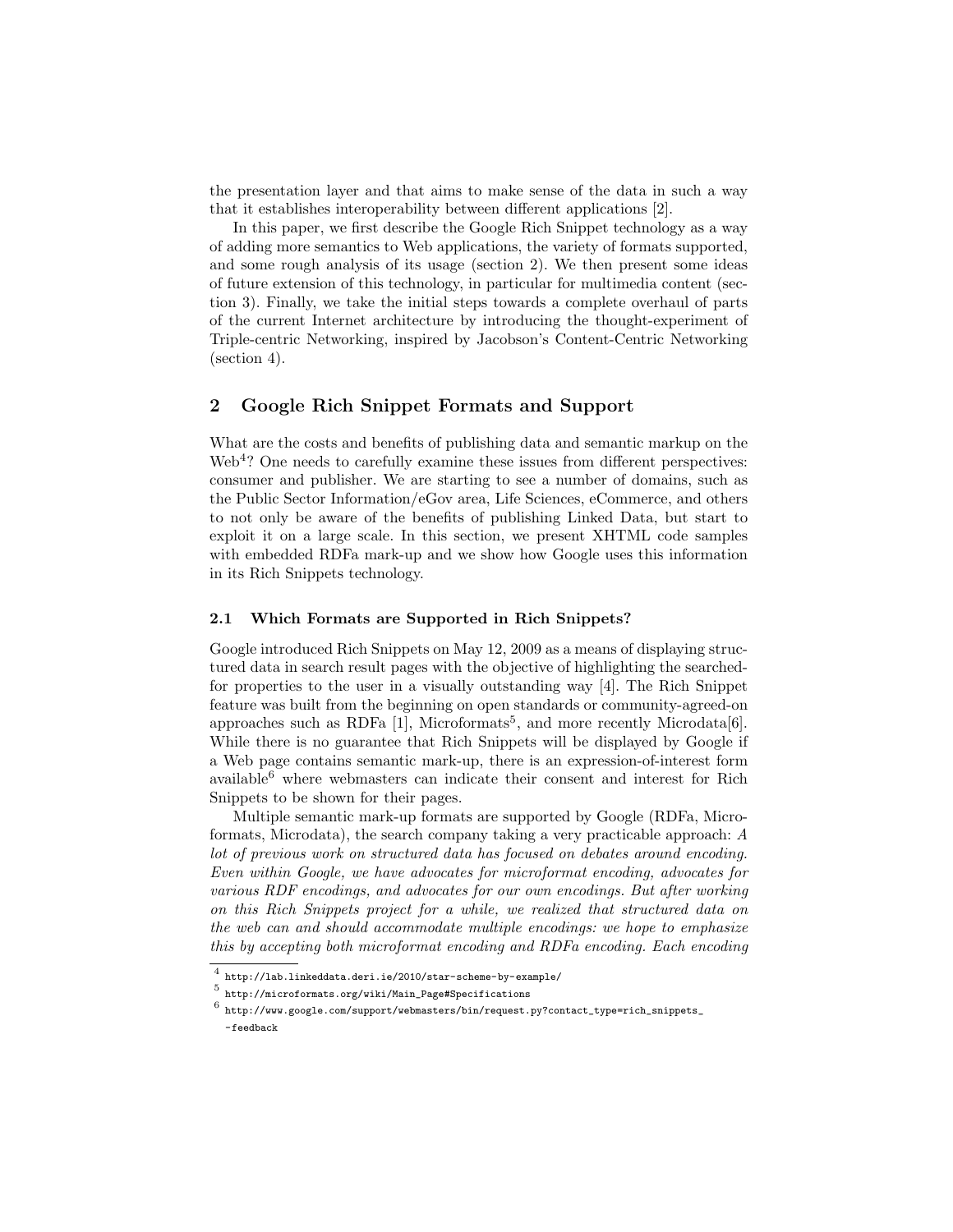has its pluses and minuses, and the debate is a fine intellectual exercise, but it detracts from the real issues [4]. Together with the May 12 announcement on public Rich Snippets, an additional feature was launched: Rich Snippets in Custom Search<sup>7</sup> which allows for creating even richer snippets based on custom mark-up and snippet creation rules to Custom Search users, somewhat similar to Yahoo!'s BOSS<sup>8</sup> (Build your Own Search Service) initiative.

#### 2.2 Rich Snippets by Example

The Rich Snippets technology support various vocabularies. For example, details about an offering such as the ticket booking of an upcoming event can be marked up in the body of a Web page in order to help understanding the location, schedule, price or reviews of the event. The code example in Figure 1 illustrates the mark-up for an event at a certain business location.

The example begins with a namespace declaration using xmlns. In the first line, typeof="v:Event" indicates that the marked-up content describes an Event. The dimensions that composed the event (description, type, starting time) are described with properties. The property name is prefixed with  $v:$  (<span property="v:description">). Google does not display information that isn't visible to the user, with a few exceptions. Geo information (latitude and longitude of the location) can be included in the HTML markup. Typically, this information is not visible on a Web page about an event, but providing it can help ensure that the location is accurately mapped.

Figure 2 shows how a search result using this semantic markup is then displayed on Google search result page.

#### 2.3 How Much Semantic Markup is out There?

Goel et al. have compiled some statistics with regards to semantic mark-up on the Web in June 2010 [3]. A random sample of one million Web pages have been harvested in order to compare the use of Microformats and RDFa markup. Then, they examined how much of this mark-up data was actually used for Rich Snippets. It is remarkable and surprising how few semantic mark-up was live on the Web overall, and even more, that only a tiny fraction of all this semantic mark-up was then used for Rich Snippets at the time of this experiment (Table 1).

Further analysis of the dataset crawled has shown a number of pitfalls: incorrect labeling (e.g. marking up the date of an event as part of the event description), or incorrect inclusion of unrelated words in the structured mark-up (e.g. marking up "written by John Doe" rather than just "John Doe" as value of the property v:reviewer). Furthermore, they observe a general confusion with what parts of a document should be marked up at all. Although some web pages include RDFa event markup, none of them are used by the Rich Snippet technology as of today.

<sup>7</sup> http://googlecustomsearch.blogspot.com/2009/05/enabling-rich-snippets-in-custom-search. html

 $^8$  http://developer.yahoo.com/search/boss/boss\_guide/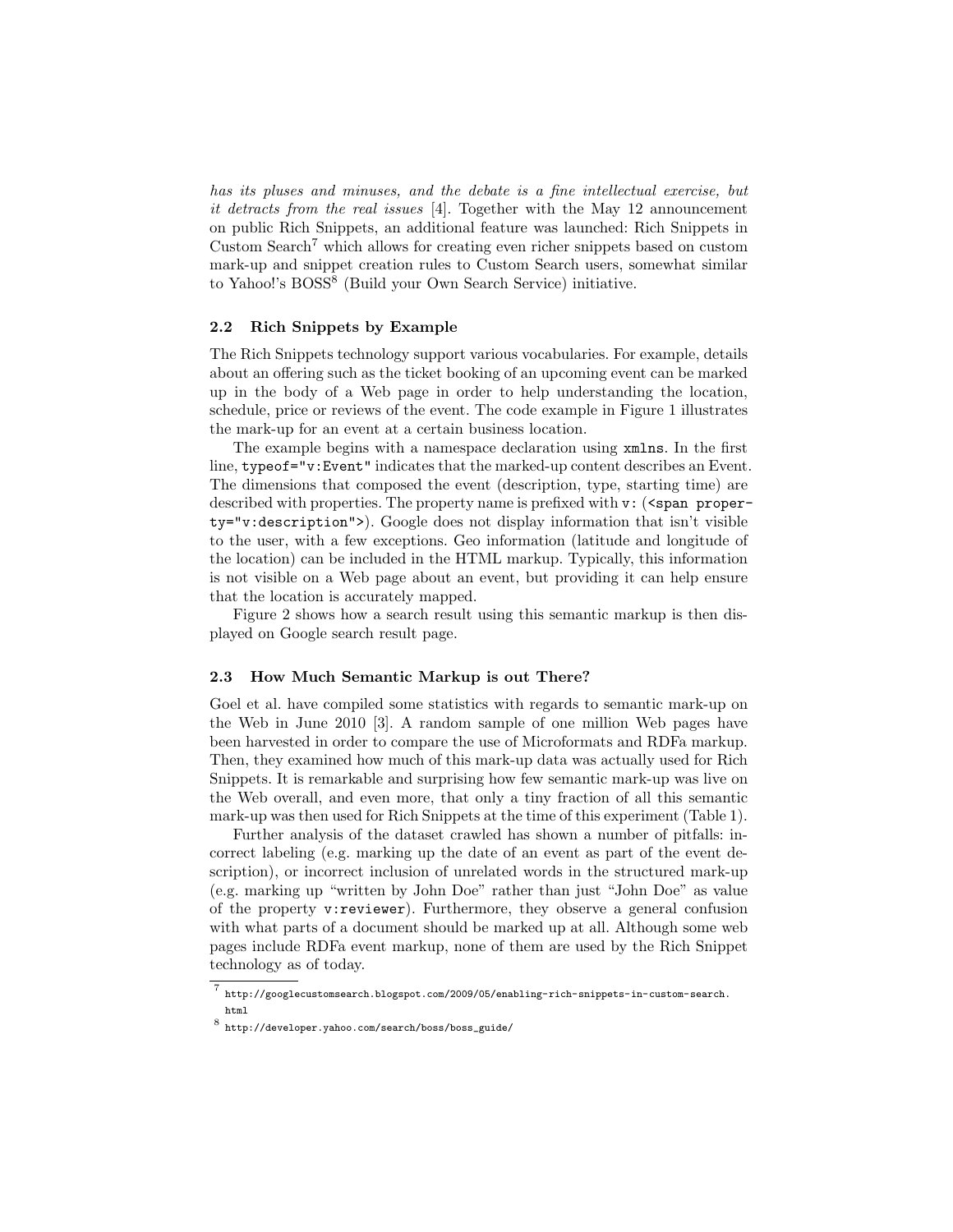```
<div xmlns:v="http://rdf.data-vocabulary.org/#" typeof="v:Event">
 <a href="http://www.example.com/events/poisel_offenback.hmtl"
    rel="v:url"
    property="v:summary">Philipp Poisel in Offenbach</a>
 <span property="v:description">See Philipp Poisel in Offenbach</span>
 When:
 <span property="v:startDate" content="2011-01-16T19:00-01:00">
   Jan 16, 7:00PM</span>
  <span property="v:endDate" content="2011-01-16T21:00-01:00">
   9:00PM</span>
 Where:
 <span rel="v:location">
   <span typeof="v:Organization">
      <span property="v:name">Capitol</span>,
      <span rel="v:address">
       <span typeof="v:Address">
          <span property="v:street-address">Kaiserstraße 106</span>,
          <span property="v:locality">Offenbach am Main</span>,
        </span>
      </span>
      <span rel="v:geo">
       <span typeof="v:Geo">
          <span property="v:latitude" content="50.10945"></span>
          <span property="v:longitude" content="8.76579" ></span>
       </span>
      </span>
   </span>
  </span>
 Category: <span property="v:eventType">Concert</span>
</div>
```
Fig. 1. RDFa markup for the upcoming Philipp Poisel Concert to be held in Offenbach on January 16th, 2011

**Philipp Poisel at Tresor (Berlin) on 6 Sep 2010 – Last.fm**  $\approx$  Q Sep 6, 2010 ... Last.fm concert page for Philipp Poisel at Tresor (Berlin) on 6 Sep 2010. Discuss the gig, get concert tickets, see who's attending, ... Sun, Jan 16, 2011 Offenbach, Germany Mon, Jan 17, 2011 Münster, Germany Osnabrück, Germany Wed, Jan 19, 2011 www.last.fm/event/1657301+Philipp+Poisel - Cached

Fig. 2. Rich Snippet preview for the Philipp Poisel Concert held in Berlin on September 6th, 2010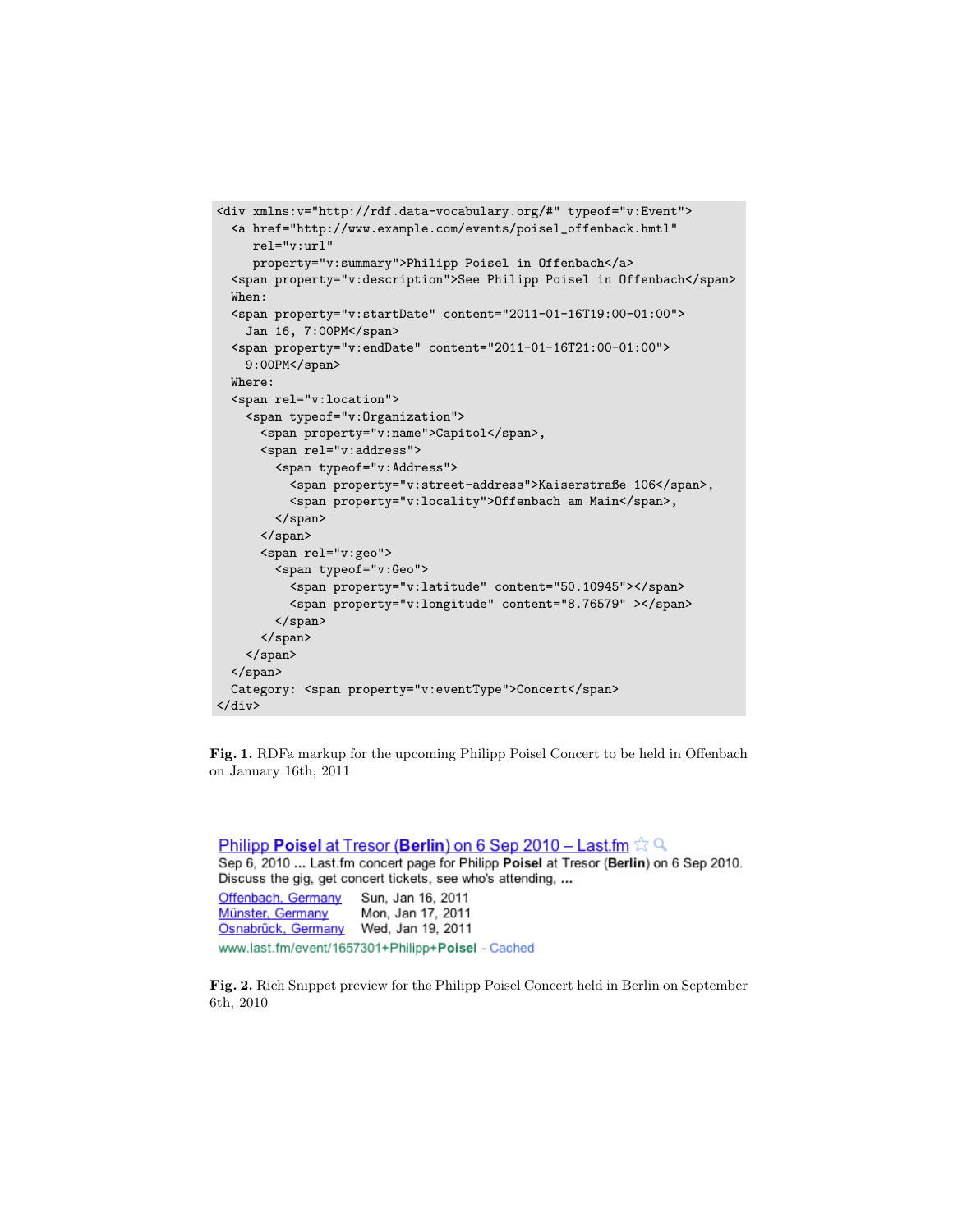|                                           | Microformats RDFa |          |
|-------------------------------------------|-------------------|----------|
| Total pages                               | 40,091            | 2,514    |
| hCard / People                            | 33,675(13%)       | 1,160    |
| Reviews                                   | 1,950(88%)        | 872(66%) |
| Recipe                                    | 152 (53%)         |          |
| $ h$ Calendar / Event $ 126\rangle$ (41%) |                   |          |
| Products                                  | 519               | 77       |

Table 1. One million Web pages sampled from the Internet in June 2010. Percentages in parenthesis: actually used for generating Rich Snippets. Source: [3]

#### 2.4 What is the Business Impact Of Rich Snippets?

Improving how search results are displayed in snippets preview involve a huge market. Tickets aggregator Web sites such as Giga-Music.de place so-called affiliate links to the final ticket vendors. These sites, very often, make their living from accumulating useful metadata around a certain event, and then, provide only links to vendors in order to finally get paid, e.g. on a pay-per-click model. In [3], Goel and Gupta gave some insights into the click and impression behavior for Rich Snippets. The overall tendency being an increasing number of impressions for Rich Snippets-enabled pages, and a higher click-through rate for pages with Rich Snippets. Taking into account the prior remark, it is thus clear that adding or removing Rich Snippets as a whole, or Rich Snippets features especially, has a huge impact on the labile search ecosystem. Web sites can suffer significant sales collapses by going down a position in their natural search ranking.

# 3 A Vision for Tomorrow's Rich Snippets in Search Engines

Search engines serve mainly as entry points to the Web. Let us imagine a user wants to see a concert of the German singer and songwriter Philipp Poisel. A straightforward query would be "philipp poisel konzerte<sup>9</sup>". At the time of writing, this search results in: the concerts section of the artist's official Website as the first result<sup>10</sup>, a couple of fan club sites<sup>11</sup>, some concert review sites<sup>12</sup>, and some ticket aggregator sites $^{13}$ .

In the following, we purely focus on how Linked Data could enrich the search experience, for example, for a Web search for Philipp Poisel concerts. We anticipate a huge uptake of semantic mark-up by Web site operators over the coming

<sup>&</sup>lt;sup>9</sup> "konzerte" is the German word for "concerts".

 $^{10}$  http://www.philipp-poisel.de/termine/

 $^{11}$  E.g. http://www.philipppoiselfanclub.de/?tag=konzert

<sup>12</sup> E.g. http://www.ciao.de/Philipp\_Poisel\_Konzert\_Tickets\_\_8025011

 $^{13}$  E.g. http://www.giga-music.de/philipp-poisel-konzerte-live-tour/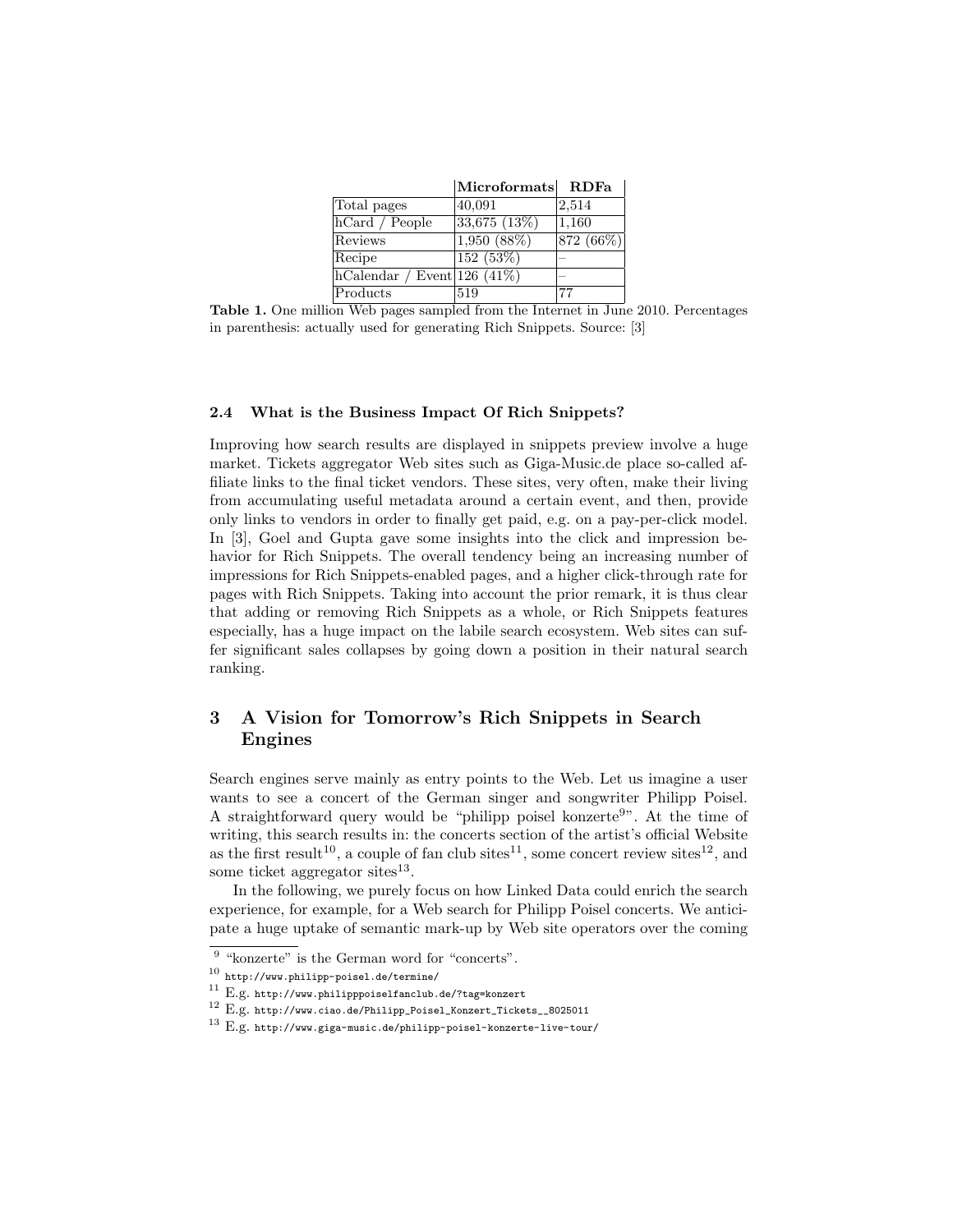months. Especially, new business-related vocabularies such as the Tickets Ontology[5], are expected to see broader and broader usage and implementation. In the following, we assume that ticket vendors had implemented the Tickets Ontology on their Web pages. Therefore, we consider a couple of pages with the following triples (for the sake of clarity we omit the necessary prefixes and simplify the xsd:dateTime format):

```
foo:ticket a tio:TicketPlaceholder ;
 rdfs:label "Tickets for Philipp Poisel"@en ;
 tio:accessTo <http://data.events.example.org/123>.
foo:ExampleTicketVendor gr:offers foo:offer .
foo:offer a gr:Offering ;
  gr:name "Tickets for Philipp Poisel in Bremen"@en ;
 gr:description "Philipp Poisel in Bremen"@en ;
 gr:includes foo:ticket ;
 gr:hasBusinessFunction gr:Sell ;
 gr:hasPriceSpecification
    [a gr:UnitPriceSpecification ;
     gr:hasCurrency "EUR"@en ;
     gr:hasCurrencyValue "24.10"^^xsd:float ;
     gr:validThrough "2010-11-11T23:59"^^xsd:dateTime].
```
Each ticket instance has access to a tio:Event, which subclasses a lode:Event[8], an event:Event, and a dul:Event, and where the particular concert event dates are described. We assume that the Web site also implements v:Event. This would allow for comparative Rich Snippets. The obvious next step would be to bring the social experience into play, granted the user has given access to her social graph . This would mean to carry part of the "Facebook experience" right into the search experience. Prior research by Troncy et al. has shown that users generally start an event search on a general search engine, and that the decision criteria whether or not to attend an event is often dependent on whom of the user's friends plan to attend [10, 9].

An entirely different class of extended Rich Snippets could be based on multimedia semantics in order to provide richer video search results. We believe that there is high potential for semantically annotated multimedia content to improve content search. In Figure 4, we show a mock-up of a person highlighted, which could be based on media fragment URIs. Such media fragment URI could look like:

http://example.org/video.webm?t=428,434#xywh=150,60,50,70&xywh=240,50,50,70

The components of this URI are first a temporal dimension  $(t=428,434)$ , which selects seconds 428 to 434 of the whole video, and then a spatial dimension  $(xywh=150,60,50,70$  and  $xywh=240,50,50,70)$ , which creates two bounding boxes at the x, y parameters with a width w and a height h.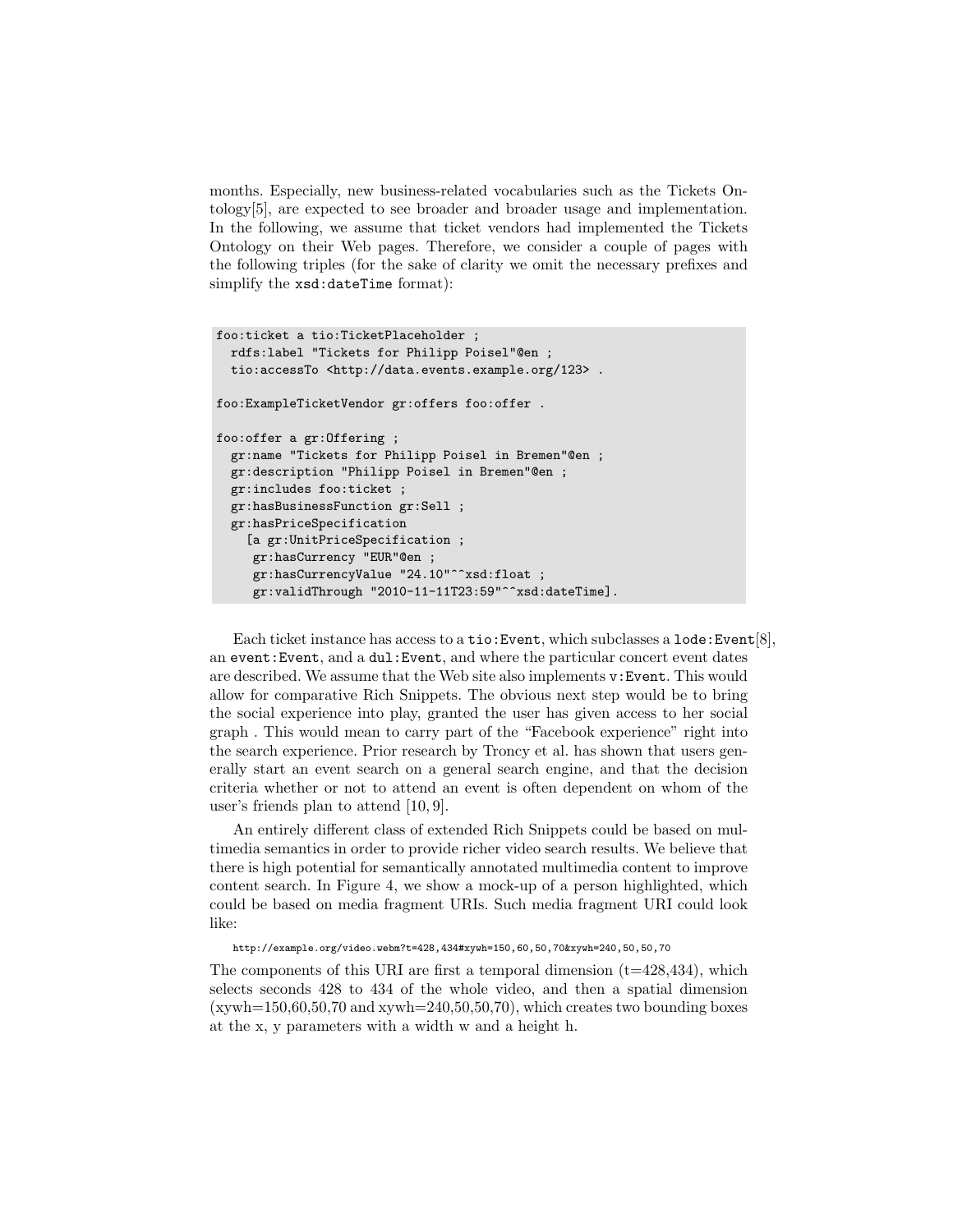

Fig. 3. Sketch of an extended Rich Snippet featuring maps previews, image preview, event and price information, including cheapest offer highlighted. In addition to that, the user's social graph is processed in order to find people interested in the same artist and to display who else plans to attend a particular event.



Fig. 4. Sketch of an extended Rich Snippet featuring semantically highlighted video preview (still frame or moving images), actor information, and in-video links.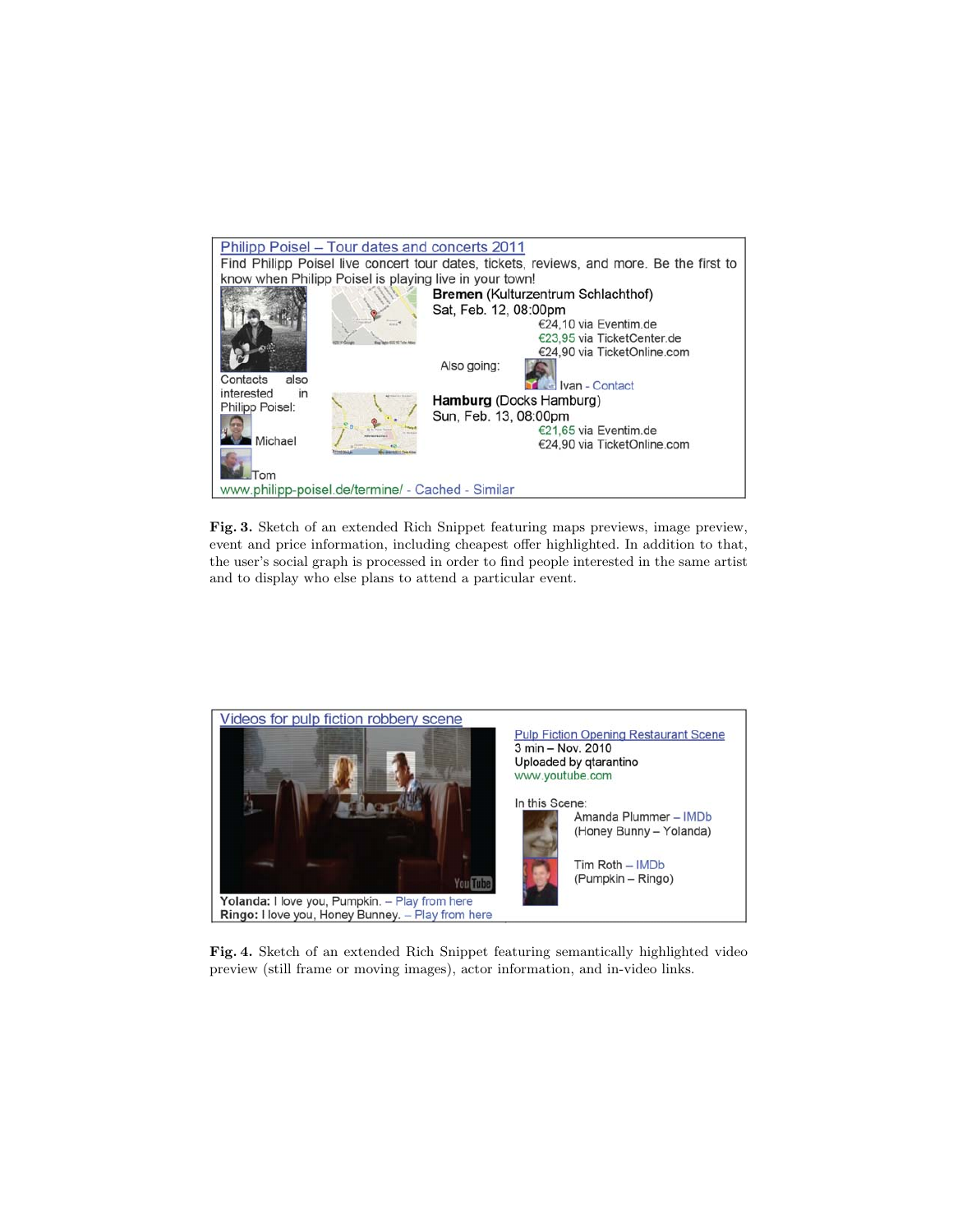## 4 Triple-centric Networking

The vision of extended Rich Snippet outlined above features information from more than just one data source which is different from today's Rich Snippets where the content is exclusively determined by the information in one particular Web page. It is obvious that in order to combine information coming from various data sources, an information sharing mechanism must be established. In the following, we sketch a thought-experiment derived from Content-centric Networking introduced by Jacobson [7]. In Content-centric Networking, there are two notions of packages involved: Interest and Data packages. Interests get broadcast by consumers, and as soon as a node can satisfy an interest, it responds with the data. Otherwise, it rebroadcasts the interest. The main advantage over common host-based networking is that data packages are not only exclusively thought for the initially interested node, but can be shared between nodes with common interests. A certain piece of information satisfies an interest if the content name in the interest package is a prefix of the content name in the data packet. Applied to RDF triples, this could mean that the content name would correspond to the subject. Figure 5 is adapted from Figure 2 in [7] and illustrates how the interest and data packages could look like if we applied the principle of Content-centric Networking to Triple-centric Networking.



Fig. 5. The principles of Content-centric Networking applied to Triple-centric Networking. The figure shows the two possible packet types.

Experiments by Jacobson et al. have shown that Content-centric Networking is useful when many parties are interested in the same content. This is definitely the case if we think Web scale triple propagation for popular Web pages. One of the potential bottlenecks of rolling out multi data sources Rich Snippets could thus be avoided by moving triple propagation to this new Triple-centric Networking layer. We are at the early stages of this thought-experiment and have not carried out any experimentation to justify our assumption. However,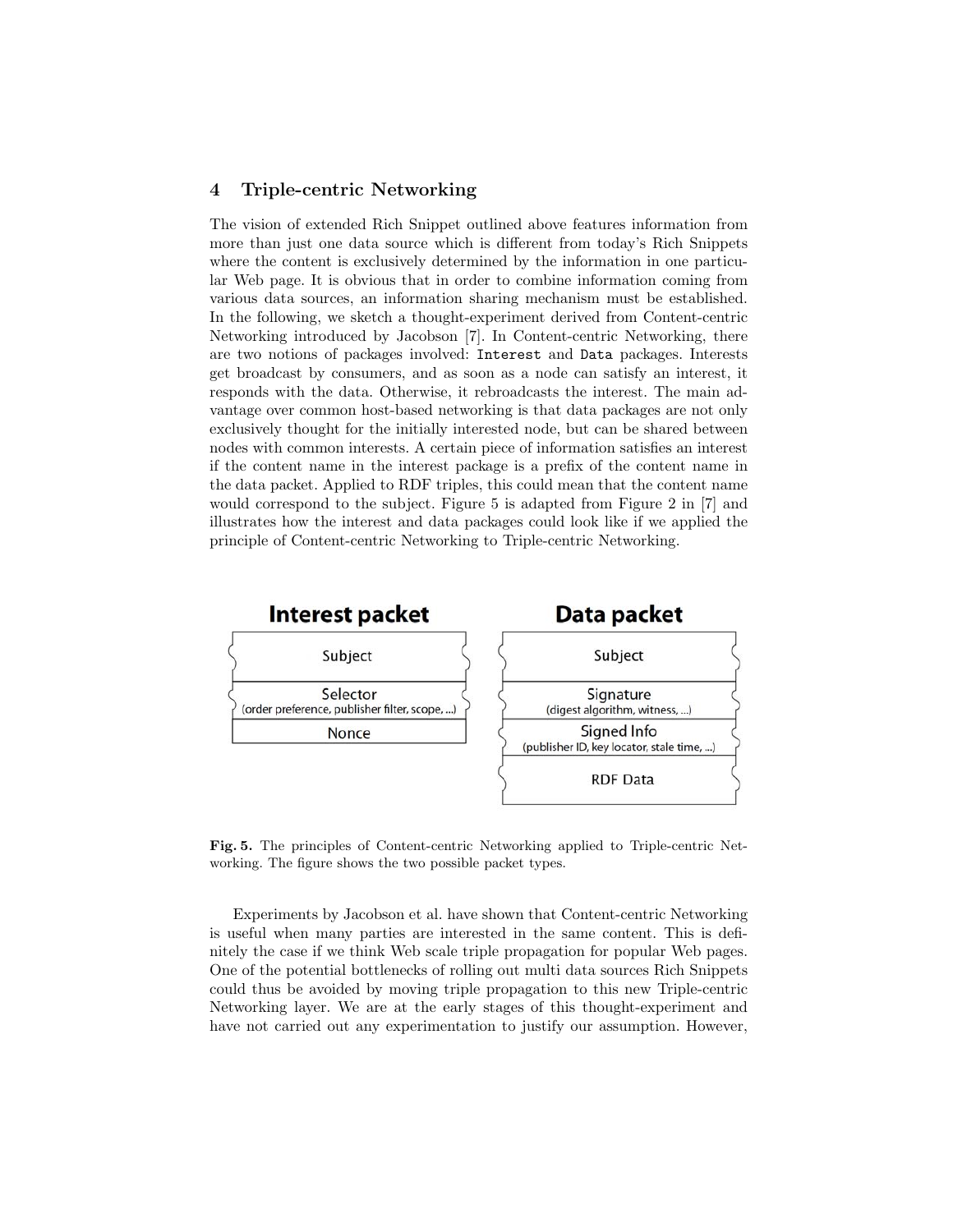we believe that there is a potential improvement to the host-to-host networking infrastructure that dominates today's Internet traffic.

# 5 Conclusion

We have shown why and how Rich Snippets formats are currently supported by Google and we have provided code samples in RDFa. We have then briefly discussed the potential business impacts of Rich Snippets to Web site operators. It has become visible that Rich Snippets are a very sensible element in the Linked Data value chain due to the high visibility and the confirmed change of user click-through behavior. We have outlined potential extensions to Rich Snippets, driven by a concrete use case of an event-based Web search. We have interlinked the social graph of a user with common event-related data in the Linked Data cloud. In our mock-up, we neglected the business impact of Rich Snippets entirely. However, it is obvious that for the online ticket search example, the decision what ticket vendor to include, and what vendor to exclude from the vendors shown in the Rich Snippets is a crucial one.

The suggested addition of a Linked Data layer [2] as layer 7a between the current application and presentation layer to the ISO/OSI 7-layer architecture could help establish the links between the data providers and facilitate the work of, e.g., search engines, to make sense of these data and present them in an efficient way. In addition to that, we have also introduced the thought-experiment of Triple-centric Networking inspired by Jacobson's Content-Centric Networking.

# Acknowledgments

The research leading to this paper was partially supported by the project AAL-2009-2-049 "Adaptable Ambient Living Assistant" (ALIAS) co-funded by the European Commission and the French Research Agency (ANR) in the Ambient Assisted Living (AAL) programme, and by the projects FP7-216444 "Peer-topeer Tagged Media" (Petamedia), FP7-248296 "I-SEARCH" and FP7-256975 "LOD Around-The-Clock" (LATC) Support Action.

## References

- 1. B. Adida, M. Birbeck, S. McCarron, and S. Pemberton. RDFa in XHTML: Syntax and Processing. W3C Recommendation, October 14, 2008. http://www.w3.org/TR/ rdfa-syntax/.
- 2. S. Decker, M. Hauswirth, and S. Auer. The Future Internet Assembly. Linked Data in the Future Internet, December, 2010. http://www.future-internet.eu/home/ future-internet-assembly/ghent-dec-2010/session-i-linked-open-data-i.html.
- 3. K. Goel and P. Gupta. Google Rich Snippets. Semantic Technology Conference, 2010. http://semtech2010.semanticuniverse.com/sessionPop.cfm?confid=42&proposalid=2745.
- 4. K. Goel, G. Ramanathan, and H. Othar. Introducing Rich Snippets. Google Webmaster Central Blog, May 12, 2009. http://googlewebmastercentral.blogspot.com/ 2009/05/introducing-rich-snippets.html.